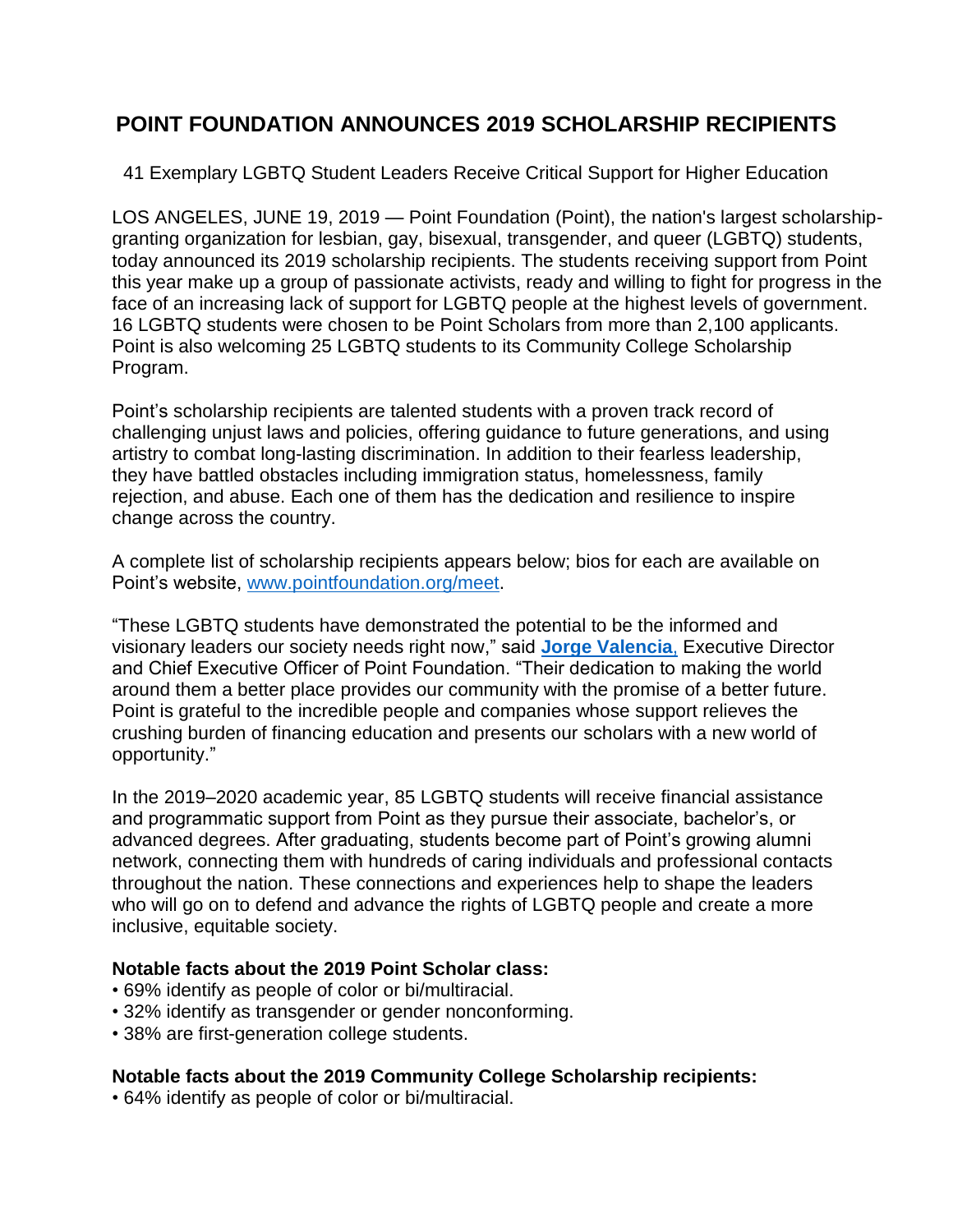- 48% identify as transgender or gender nonconforming.
- 52% are first-generation students.

Individuals, corporations, and organizations can support Point's mission by designating a scholarship with a "Name," which recognizes the donor, an individual, or an institution. Named Scholarship donors pledge to cover the financial assistance and programmatic support Point provides its scholars.

Named Scholarships for Point Scholars are generously being supported by: Anonymous; Arnold Schwab; Barbara Epstein Foundation; Barbey; CAA; Calamus Foundation; FedEx; Fry-Garatea Family; George Benes, MD; HBO; Herb Hamsher; HSBC; Janssen Infectious Diseases; Jeff Ogle & Jeff Stearns; John M. Deciccio; Kevin Hummer; Minton-Spidell-Jackowski; NBCUniversal; Novo Nordisk; Patti Sue Mathis; Rand Skolnick; Stacy R. Friedman; Took Trust; Toyota; ViiV Healthcare; Walter M. Decker; Wells Fargo; William J. Levy.

Named Scholarships for Community College Scholarships are generously being supported by: Big Apple Recreational Sports; Bryan Fitzgerald; CarGurus; Donald Cummins; Equality Florida; John Hancock; Miami Beach Pride; Terry Longmore.

#### **The 2019 Point Scholars, including their hometown, area of study, degree, school, and Named Scholarship (where applicable) are as follows:**

- William Campillo Terrazas; Phoenix, AZ; Pharmacy; MD; University of Texas at El Paso; Janssen Infectious Diseases Scholar
- Kyle Casteel; Indianapolis, IN; Policy Studies and Global and International Studies; BA and BS; Indiana University – Purdue University Indianapolis
- Vivienne Cho; Florence, AL; Music Performance and Education; BM; University of North Alabama; Patti Sue Mathis Scholar
- Daniel Egol; Briarcliff Manor, NY; Business; MBA; Yale School of Management
- Elizabeth Rose Elrod; Stout, OH; Music Therapy; MB; Ohio University Athens
- Reeves Gift; Bowie, MD; Cinema; BA; University of Southern California; CAA **Scholar**
- Nolan Golden; Houston, TX; Anthropology and Gender/Queer Studies; BA; University of California, San Diego; Jeff Ogle & Jeff Stearns Scholar
- Kirin Gupta; Oakton, VA; International Law and Legal History; JD/PhD; Harvard Law School; Walter M. Decker Scholar
- Tayler Hammond; Brentwood, CA; Criminology; Undecided; BA
- Rachel Harwood; Spokane, WA; Biochemistry and Comparative Religion; BS; University of Washington
- Kai Huang; San Jose, CA; Psychobiology; BS; University of California, Los Angeles
- Timothy S. Jones II; New Haven, CT; Theater and Performance Studies; EdD/PhD; Stanford University; Calamus Foundation Scholar
- James Lee; Olympia, WA; Child and Adolescent Psychiatry; MD; Mayo Clinic Alix School of Medicine; ViiV Healthcare Scholar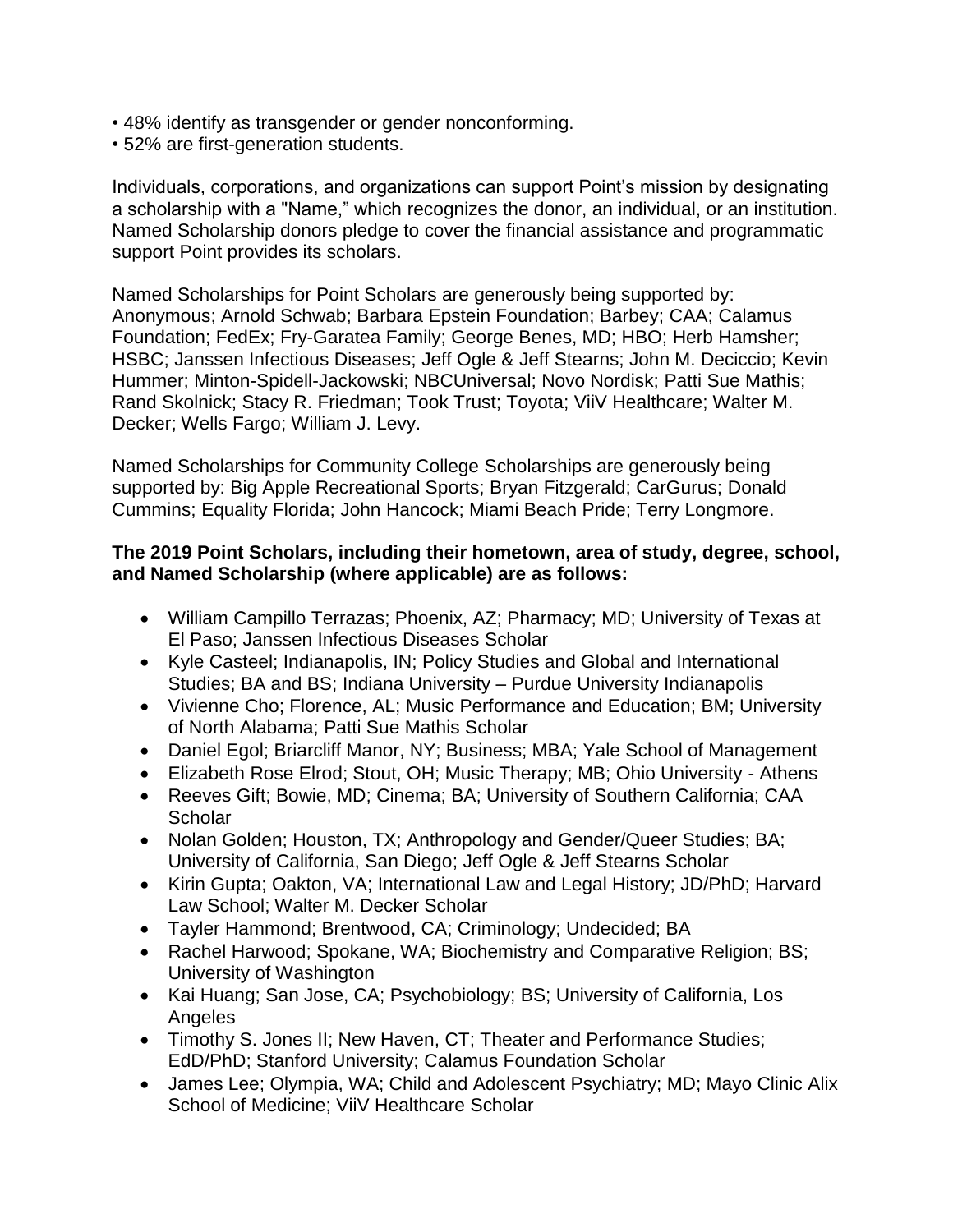- Andrew Ntim; Zion, IL; Law; JD; Yale Law School; FedEx Scholar
- Bianca Nunez; Laredo, TX; Aerospace Engineering; BS; University of Texas at Austin; Wells Fargo Scholar
- Gabby Sergi; Danville, CA; Law; JD; University of California, Hastings College of Law

## **The 2019 recipients of the Point Community College Scholarship, including their area of study, school, and Named Scholarship (where applicable) are as follows:**

- Mohamad Al Khen; Electric Engineering; Richland College
- Christos Anastasopoulos; Liberal Arts; Borough of Manhattan Community College
- Gigi Andrews; Psychology; Grossmont College
- Jasper Benner; Psychology; Cosumnes River College
- Jasz Cabrera; Arts/Technical Theater; Grossmont College; Big Apple Recreational Sports Scholarship
- Karin Carrillo; Nursing; Seattle Central Community College
- Andreas Copes; Mass Media; Community College of Philadelphia; CarGurus **Scholarship**
- Alan Cruz; Criminal Justice; College of Southern Nevada
- Stephen Davis; Nusing; Malcolm X College
- Emily Greenlee; Theater and Acting; Diablo Valley College
- Kenmel Guzman; STEM; Miami Dade College; Miami Beach Pride Scholarship
- Sophia Jimenez; Nursing; San Jacinto Community College
- Jack Jordan; Social Work; Broward Community College; Equality Florida **Scholarship**
- Noéh Juarez; Anthropology; Fullerton College
- Maddie Klementyn; Electrical and Computer Engineering; Portland Community **College**
- Olive McGuire; Women and Gender Studies; Pasco-Hernando State College
- Rodrigo Mendez; Psychology; Palm Beach State College; Donald Cummins **Scholarship**
- Elise Oleksiak; Occupational Therapy; LaGuardia Community College
- Ammo Rayne; Theater Arts; Fullerton College
- Ash Tebar; Liberal Arts; Bronx Community College
- Izzy Thomas; Civil/Environmental Engineering; Pasadena City College
- Daniel Trovato; Criminal Justice; Community College of Baltimore County
- Jaime Truzman; Hospitality Management; Santa Fe College; Terry Longmore **Scholarship**
- Luis Verbera; Business Administration; West Valley College; John Hancock **Scholarship**
- Gabrielle Zwi; Political Science and Music; Montgomery College; Bryan Fitzgerald Scholarship

## **About Point Foundation**